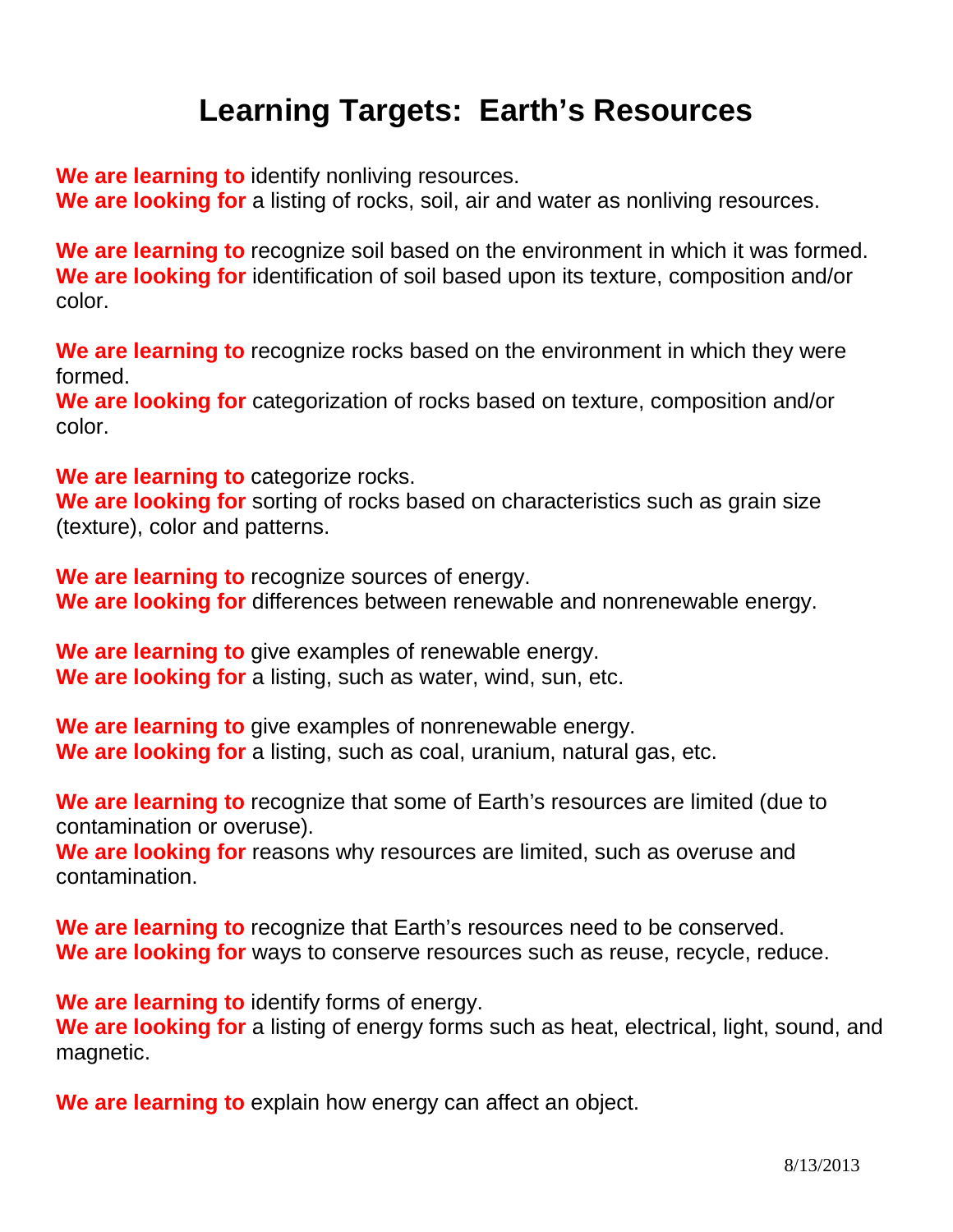**We are looking for** examples of energy causing heat, movement, reflection, and/or cold to an object.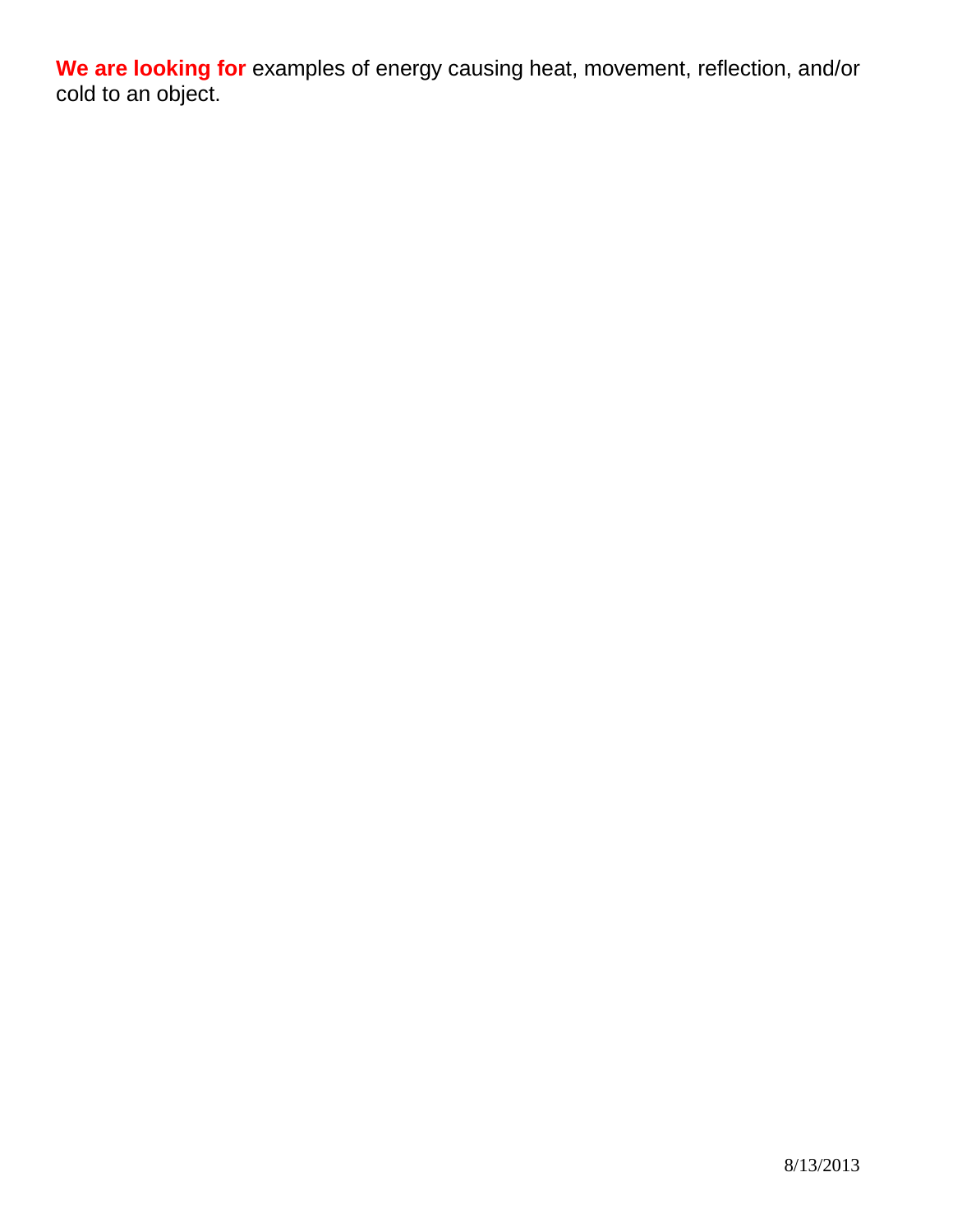## Science Learning Targets - Matter

PS3-1

**We are learning to** explain what matter is.

**We are looking to** define matter as anything that takes up space and has weight.

PS3-2

**We are learning to** identify a state of matter by its properties.

**We are looking for** properties that help us to determine a state of matter (shape, volume, weight, visibility).

PS3-2

**We are learning to** explain how heat energy can change the state of matter.

**We are looking for** observable changes in matter (weight, shape, volume) caused by heating and cooling.